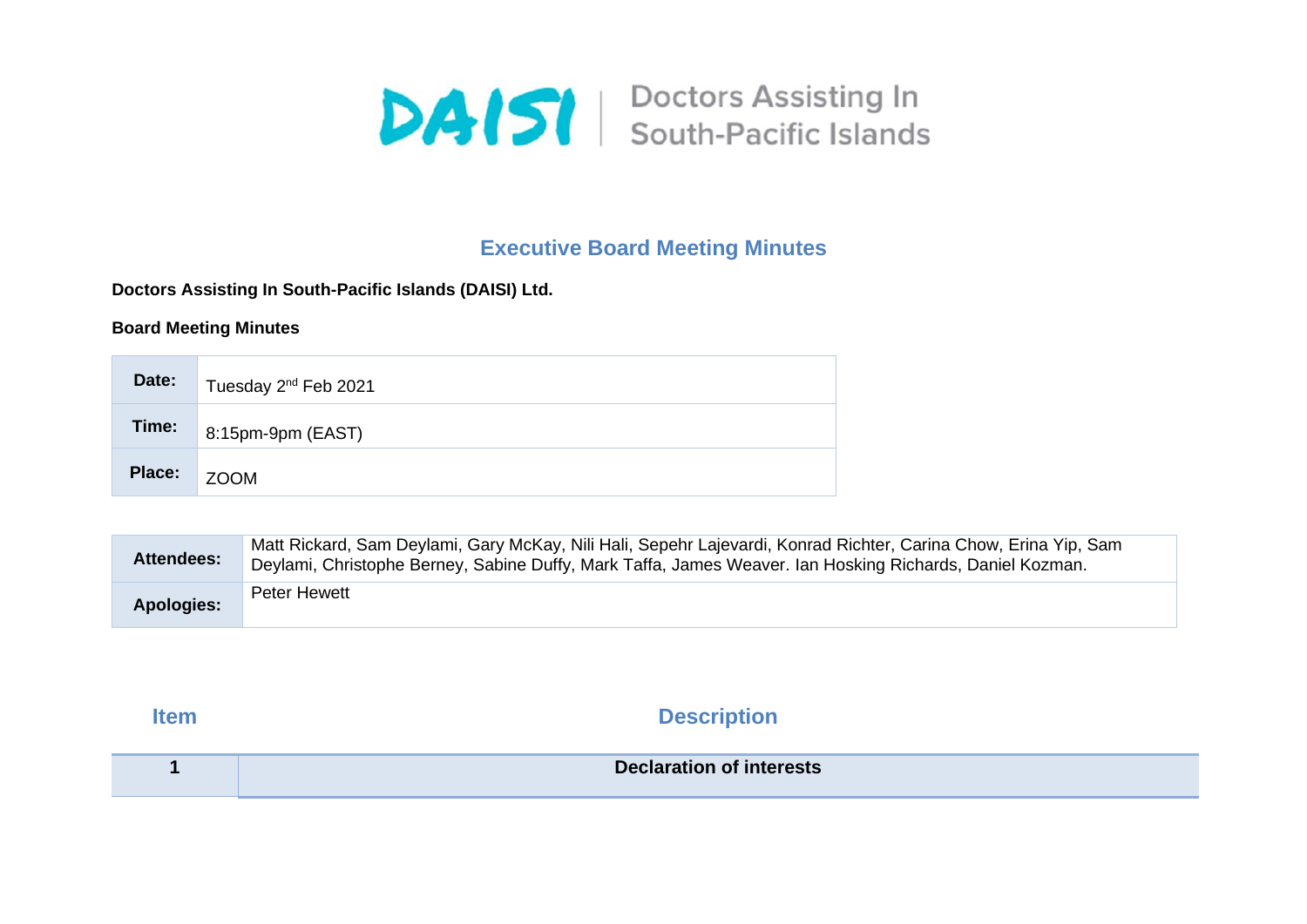| <b>Who</b>        | <b>Conflict of interest disclosed</b> | <b>Note</b>                    |
|-------------------|---------------------------------------|--------------------------------|
| Nobody Identified | Not Applicable                        | No conflict of interests found |
|                   |                                       |                                |

| C | Review of actions from previous meeting |                        |                                                               |
|---|-----------------------------------------|------------------------|---------------------------------------------------------------|
|   | <b>Action/resolution</b>                | <b>Who</b>             | <b>Status</b>                                                 |
|   | Application for ACFID membership        | Gary McKay (Secretary) | Revisions required by 2 April 2021.<br>Completed (sanctioned) |
|   | DFAT application                        | Gary McKay (Secretary) | Unlikely to qualify until 2021                                |
|   |                                         |                        |                                                               |

| Acceptance of minutes of previous meeting |                                         |  |
|-------------------------------------------|-----------------------------------------|--|
| Minutes last meeting                      |                                         |  |
| <b>Moved: Matt Rickard (Chair)</b>        | <b>Seconded: Gary McKay (Secretary)</b> |  |
| <b>Passed</b>                             |                                         |  |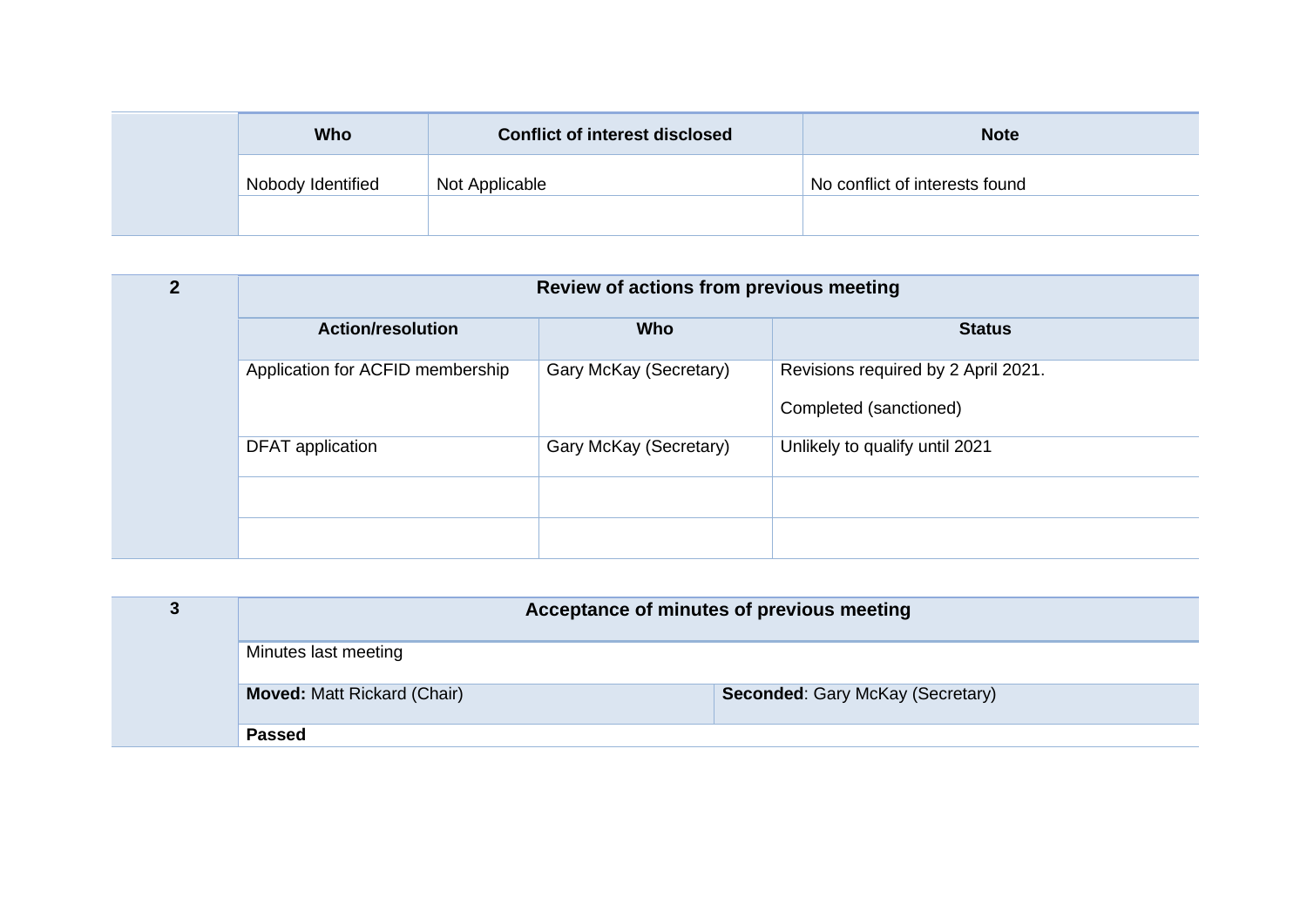|                | <b>Passed</b>                                                                                                                                                                                                                                                                                                                                                                                                                                                                                                                                                                                                                                                                                                                                                                                                                                                                                                                                                                                                                                                                                                                                                                                                                                                                                                                                                                                                                                                                                                                                                                                                                                                                                                                                                                                                                                                                                                                                                                                                                                                                                                                                                                                                                                                                                                                                                                                                                                                                                                                                                                                                                                                                                                                    |
|----------------|----------------------------------------------------------------------------------------------------------------------------------------------------------------------------------------------------------------------------------------------------------------------------------------------------------------------------------------------------------------------------------------------------------------------------------------------------------------------------------------------------------------------------------------------------------------------------------------------------------------------------------------------------------------------------------------------------------------------------------------------------------------------------------------------------------------------------------------------------------------------------------------------------------------------------------------------------------------------------------------------------------------------------------------------------------------------------------------------------------------------------------------------------------------------------------------------------------------------------------------------------------------------------------------------------------------------------------------------------------------------------------------------------------------------------------------------------------------------------------------------------------------------------------------------------------------------------------------------------------------------------------------------------------------------------------------------------------------------------------------------------------------------------------------------------------------------------------------------------------------------------------------------------------------------------------------------------------------------------------------------------------------------------------------------------------------------------------------------------------------------------------------------------------------------------------------------------------------------------------------------------------------------------------------------------------------------------------------------------------------------------------------------------------------------------------------------------------------------------------------------------------------------------------------------------------------------------------------------------------------------------------------------------------------------------------------------------------------------------------|
| $5\phantom{1}$ | <b>Operational reports</b>                                                                                                                                                                                                                                                                                                                                                                                                                                                                                                                                                                                                                                                                                                                                                                                                                                                                                                                                                                                                                                                                                                                                                                                                                                                                                                                                                                                                                                                                                                                                                                                                                                                                                                                                                                                                                                                                                                                                                                                                                                                                                                                                                                                                                                                                                                                                                                                                                                                                                                                                                                                                                                                                                                       |
|                | <b>Chairperson's report</b><br>Regrettably loss of GM (Sabine Duffy) and Shipping & Logistics Officer (Barry Barford) who both tendered their<br>resignation this reporting period<br>o Sabine remains willing to contribute to DAISI newsletter on ongoing basis.<br>COVID activities for 2021 to include ZOOM sessions with surgeons & trainees in PNG & Solomon Islands (e.g series<br>of subspeciality sessions – interactive, non didactic covering general surgery, gynaecologist and anaesthetics)<br>Planned solicitation of expressions of interest from NRH & PNG clinical consultants, with Gary to create a WhatsApp<br>list of those interested in running ZOOM educational sessions (Jessica Lim, Erick Fuentes, Christophe Berney,<br>Konrad, Sepehr & Matt Rickard all happy to contribute)<br>These ZOOM sessions could utilise one of 3 rooms now available at NRH for teleconferencing<br>Discuss cases (teach them what they want to learn not what we want to teach them).<br>$\bullet$<br>DAISI's successful registration as Incorporated Public Company with liability limited by guarantee and new ABN 72<br>$\bullet$<br>642 539 080 approved by ACNC for tax exemption/DGR. This should replace the old ABN. The old ABN will be<br>deleted from 1 July 2021.<br>MOU with Solomon Islands overdue. assurance given from John Hue that it will be signed by new CEO Dr George<br>Maffaseau (it was their intention, & just oversight that not signed)<br>Shipping container to Solomon Islands currently on hold (pending signing of MOU) but more than enough requested<br>$\bullet$<br>equipment to fill one 20 foot container.<br>Need to determine if NRH are happy to received purchased container (cost about \$300 second hand).<br>$\bullet$<br>Unique PO Box established for DAISI (PO Box 679, Crows Nest, NSW, 1585).<br>$\bullet$<br>Need to determine best way to spend current pool of money (\$13,460)<br>$\bullet$<br>Likely that MOU will be signed, and DAISI has already promised to send container to Solomon Islands (will cost about<br>$\bullet$<br>\$3000 for the container and \$3000 to send).<br>Webjet have to date refunded 26.5% of volunteer money (\$5,826.10 of \$21,924.38) lost in cancelled flights due to<br>COVID. A partial refund (e.g. 26.5%) should be offered to all those who lost money (see list below), with Carina,<br>Jessica, Matt and Erick happy to forfeit their money.<br>o Julie Moretti \$2,430 (x 26.5% = \$643.95)<br>• Fiona Reid $$2,430$ (x 26.5% = \$643.95)<br>$\circ$ Peter Bell \$1,686 (x 26.5% = \$446.79)<br>Roumel Valentin \$1,827.66 (x 26.5% = \$484.32)<br>$\circ$<br>Tiffany Gould $$1,301/07(x 26.5\% = $344.78)$<br>$\circ$ |
|                | Adeline Ong \$1,527.65 (x 26.5% = \$404.82)<br>$\circ$                                                                                                                                                                                                                                                                                                                                                                                                                                                                                                                                                                                                                                                                                                                                                                                                                                                                                                                                                                                                                                                                                                                                                                                                                                                                                                                                                                                                                                                                                                                                                                                                                                                                                                                                                                                                                                                                                                                                                                                                                                                                                                                                                                                                                                                                                                                                                                                                                                                                                                                                                                                                                                                                           |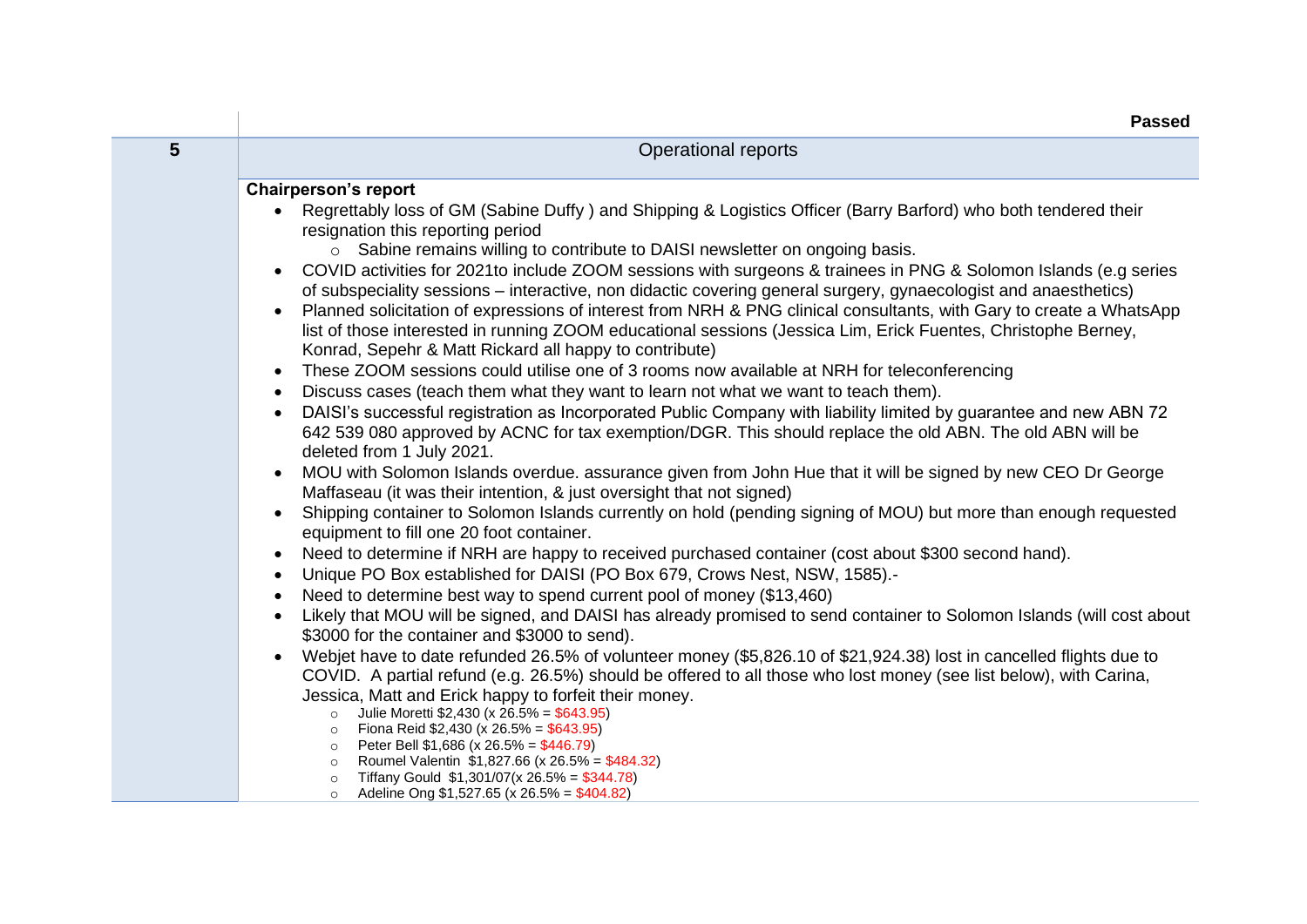| Petrus Kotze $$1,804$ (x 26.5% = $$478.06$ )<br>$\circ$<br>Tom ???<br>$\circ$<br>Jessica Lim $$1,350$ (x 26.5% = $$357.75$ )<br>Matt Rickard $$1,300$ (x 26.5% = $$344.50$ )<br>Erick Fuentes $$1,448$ (x 26.5% = \$383.72) |  |
|-----------------------------------------------------------------------------------------------------------------------------------------------------------------------------------------------------------------------------|--|
| Carina Chow $$4,820$ (x 26.5% = $$1,277.30$ )                                                                                                                                                                               |  |
| <b>Seconded: Gary McKay (Secretary)</b><br><b>Moved: Matt Rickard (Chair)</b>                                                                                                                                               |  |
| <b>Passed Yes</b>                                                                                                                                                                                                           |  |

## 19 | Treasurer's Report

Since 27<sup>th</sup> Oct 2020 total expenses: \$1,083.17 \$160 ACFID application fee \$425 DAISI web hosting Crucial Paradigm & Crazy Domain) \$30 Prepaid credit DAISI mobile phon. \$303.50 ANZ Bank Fees \$83.07 GOOGLE Gsuite account \$81.60 MYOB subscription

Since 27<sup>th</sup> Oct 2020 total income: \$10,214.25 \$5,357.25 Webjet refunds \$3000 PS Ismiro at the Australian Philanthropic Association \$321 ATO refund \$711 Donations \$825 Paypal donation

28<sup>th</sup> January 2021 DAISI total bank balance: \$13,460.63 DAISI total debts: \$00.00

ANZ Egate (for secure online credit card payment) costs \$29 a month, so worth continuing.